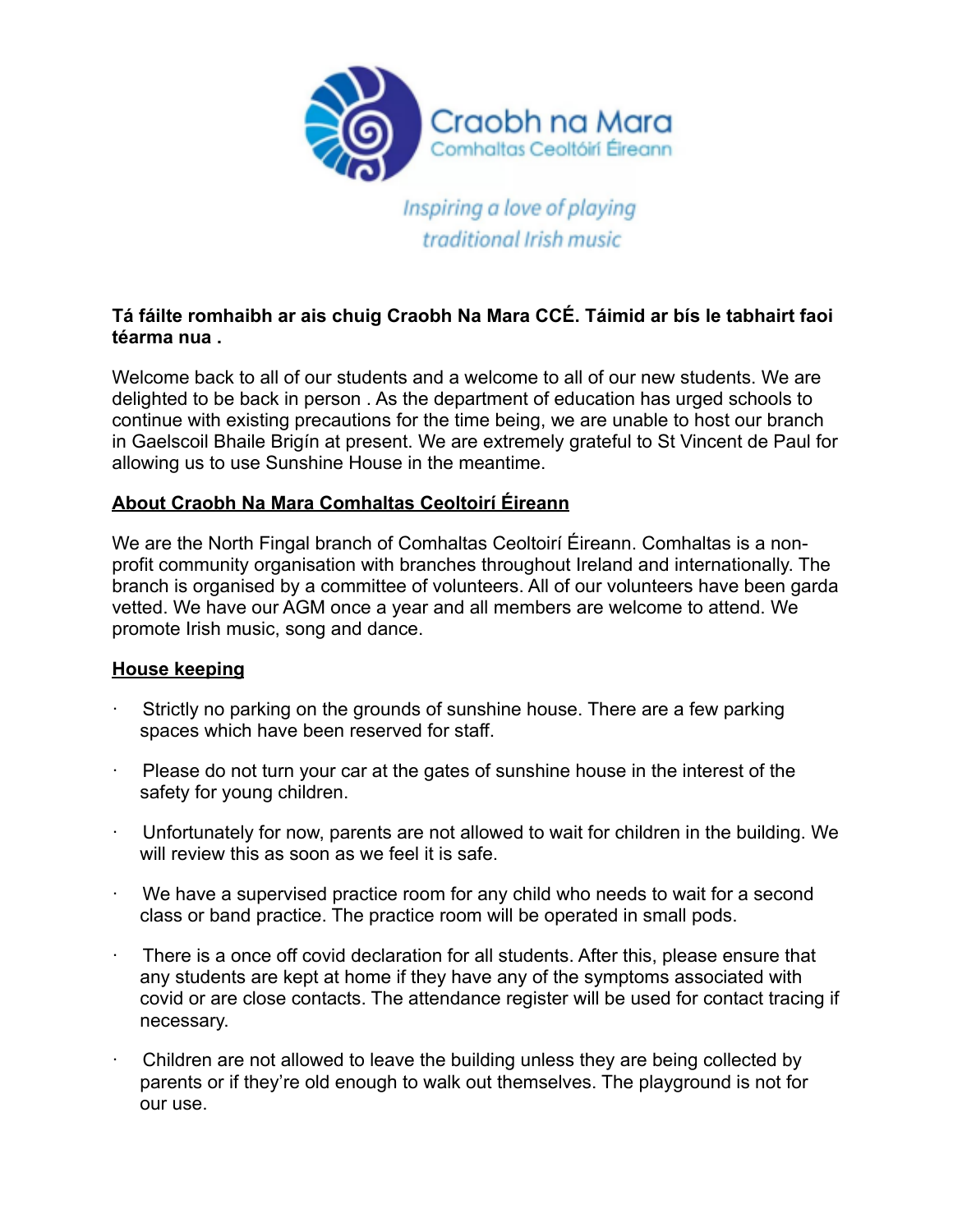

# Inspiring a love of playing traditional Irish music

- The corridors will be supervised by committee members who will also be there to remind children not to run etc; if needs be.
- · All students over 12 are expected to wear face coverings in communal areas, however, they are not required during class.

# **Classes and fees**

Fees are transferred directly into our bank account. We endeavour to keep fees to an absolute minimum in order to cover basic running costs. They must be paid by the second week of lessons. Students who have not paid fees by week 4 of lessons will not be able to attend lessons. If you have any financial difficulties, please contact a member of the committee in confidence and we will work out a payment plan for you.

Classes are 30 minutes long, so it is very important that students are on time. Regular practice is very important. It does not have to be long but students who do not practice at all will hold back the rest of the group. We will hold a number of tuning workshops at the beginning of the year. It is important for children to arrive with their instruments tuned so that the teacher can concentrate on teaching tunes and technique.

Students use the music book 'ceol tracks' which is available online.

Students may be changed into different classes if the teacher feels there is a more appropriate level for them.

Céilí band practice is at 8pm. Band is available to all students. Beginners can start after term 1. It is a great opportunity to learn how to play with other musicians, listen to other instruments and widen their repertoire of tunes. It is also a very sociable and fun way to finish the evening.

## **Branch activities**

Pre covid, the band met regularly for sessions in various parts of North Fingal. We intend to resume with sessions this year, once restrictions allow for indoor meetings.

From time to time, we play at events such as summer festivals and fleadhs. We have previously had an end of year concert and hope to do so this year.

We usually have parties at the end of terms. Students may dress up before Halloween break.